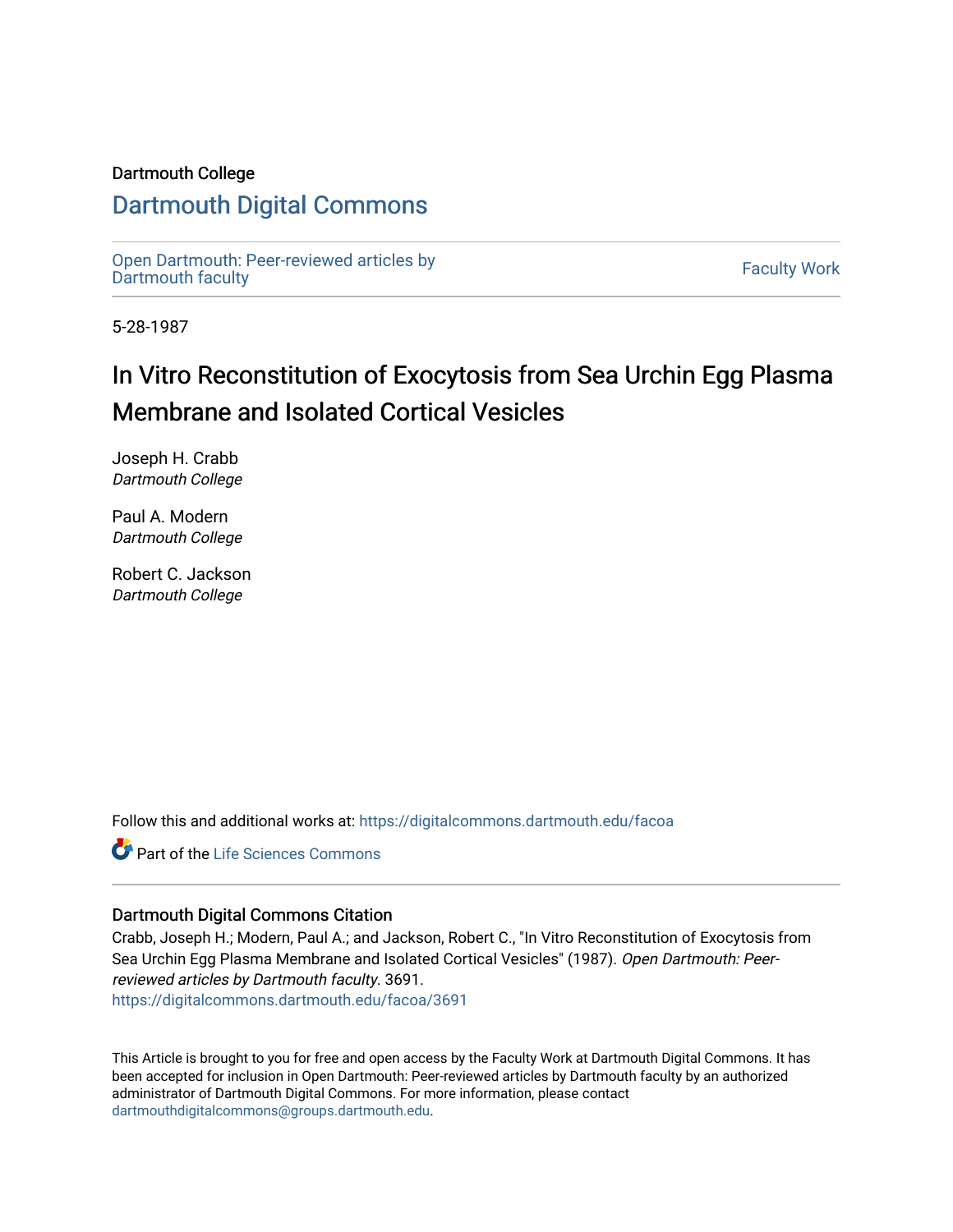# *In vitro* **Reconstitution of Exocytosis from Sea Urchin Egg Plasma Membrane and Isolated Cortical Vesicles**

### Joseph H. Crabb<sup>1</sup>, Paul A. Modern and Robert C. Jackson<sup>2</sup>

*Received May 28, 1987* 

KEY WORDS: reconstitution of exocytosis; exocytosis; sea urchin egg; plasma membrane; cortical vesicles.

We have succeeded in reconstituting an exocytotically active egg cortex fraction by recombining purified cortical vesicles (CVs) with egg plasma membrane (PM). CVs were dislodged from a suspension of egg cortex by gentle homogenization in a dissociative buffer with a pH of 9.1, and purified by two rounds of differential centrifugation. Egg PM was prepared by shearing the cortical vesicles from a cortical lawn preparation with a jet of isotonic buffer. PM lawns produced by this procedure consist of an array of CV-free PM fragments attached via their extracellular surface to a polylysine coated glass slide. When a neutralized suspension of CVs was recombined with a PM lawn, CVs reassociated with the cytoplasmic face of the plasma membrane to form a reconstituted lawn (RL). RLs undergo a morphological change in response to  $Ca<sup>2+</sup>$ -containing buffers that is similar to the exocytotic release of CV contents from cortical lawns. In both reactions CV contents are vectorially transferred from the cytoplasmic to the extracytoplasmic face of the egg PM. A quantitative binding assay was developed and used to show that adherence of CVs to a heterologous PM lawn prepared from human red blood cells is minimal.

### INTRODUCTION

The unique morphology of the sea urchin egg makes it a favorable system for the study of  $Ca^{2+}$ -activated exocytosis. In most cells, secretory vesicles must move from the

Department of Biochemistry, Dartmouth Medical School, Hanover, NH 0375&

<sup>&</sup>lt;sup>1</sup> Present address: Channing Laboratory, Harvard Medical School, 180 Longwood Avenue, Boston, MA 02115.

<sup>&</sup>lt;sup>2</sup> To whom correspondence should be addressed.